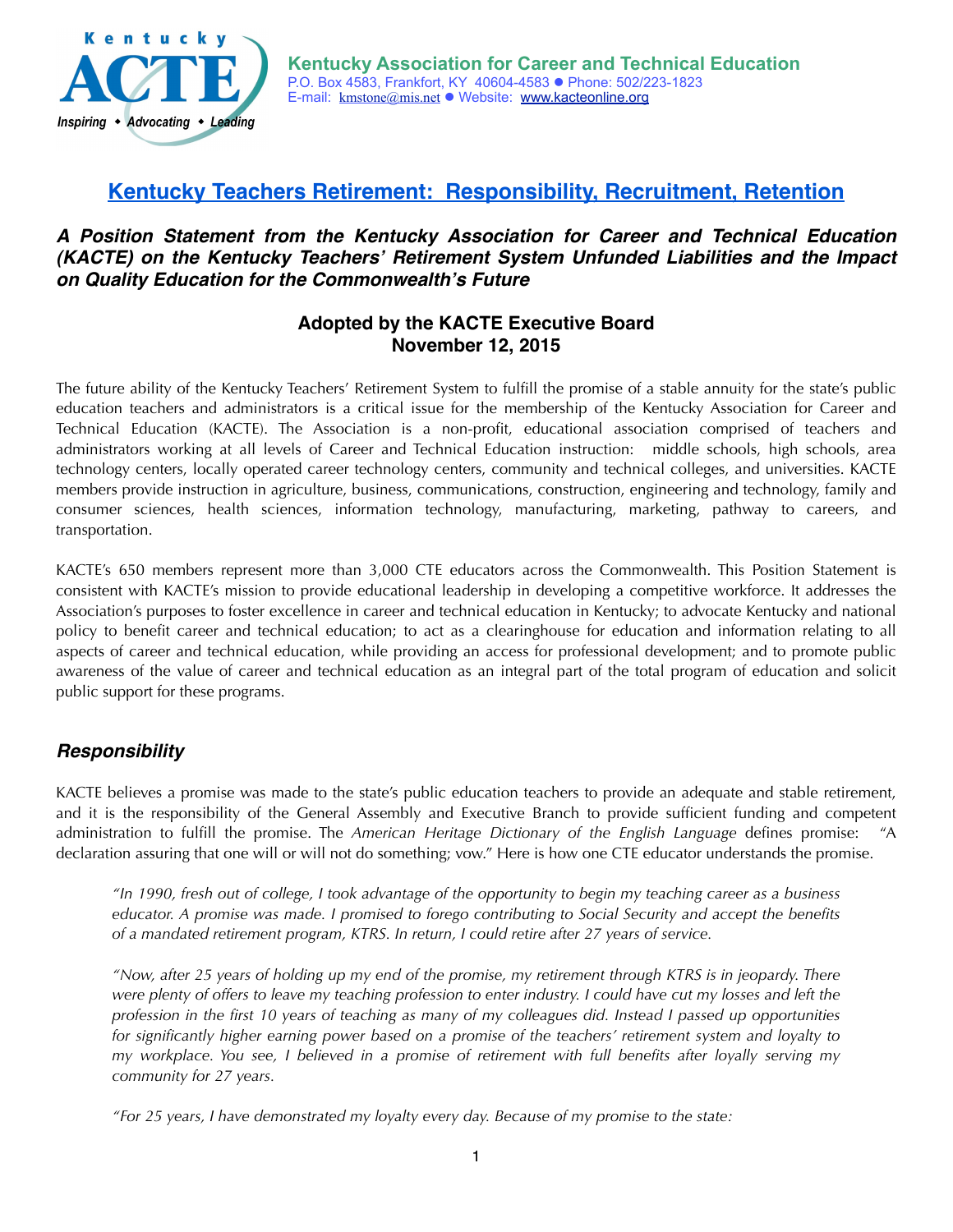- *• A Liberian immigrant who lived in refugee camps now knows about American history and economics due to after-school sessions.*
- *• A group of freshman basketball players learned to throw a bounce pass.*
- *• A student council went above-and-beyond to raise money for a meditation corner in our library.*
- A program review process was implemented, which led to further unfunded mandates and *additional hours outside the classroom.*
- *• A computer lab was installed and maintained, which required learning new software programs and hardware replacement skills.*
- *• A new student affiliate of Habitat for Humanity was organized, so that our extremely poor students could understand the reward of serving others.*
- *• A child was loved on the most challenging day of his life.*

*"These things took place because I kept my promise. Every teacher could list similar accomplishments in his or her effort to go above and beyond. We are not asking the state to go 'above and beyond;' only to keep its basic promise to its teachers.*

*"My promise has been kept. I am timing out, and I will be leaving this profession. I ask you to consider our new workforce. Will the same promises be made? Can they be fulfilled? How will you retain the millennials entering the teaching profession today? Will they believe a promise if the current promise is not kept? How will you entice them to stay in the same job for 30 years? They are watching your moves on KTRS. Can you count on this generation being as loyal as your current retirees?"* 

#### *Recruitment and Retention*

KACTE believes the Commonwealth has a responsibility to fulfill the promise of an adequate and stable retirement system, but beyond the current issue of KTRS unfunded liabilities is the future of public education in Kentucky -- its ability to produce a skilled, educated workforce that not only will propel Kentucky to economic competitiveness but also, and more importantly, will provide each individual with the opportunity to attain a livelihood and pursue a fulfilling life.

KACTE recognizes there are economists, actuaries, and officials who are investigating alternatives and will provide suggestions to address the KTRS unfunded liabilities so the teachers' retirement system will be stable and can be depended on by the current cadre of professionals. KACTE will not suggest a fiscal solution. That's the job of money experts and political officials. Rather, KACTE asks for consideration of the future of the teaching profession and the profession's impact on Kentucky's people and economy. KACTE suggests the ability to recruit and retain teachers to provide the necessary quality education for Kentucky's students will be compromised if the teachers' retirement system cannot be maintained as a benefit for future public school teachers.

A salary comparison suggests Kentucky's pay for public school teachers will not be a significant factor in future recruitment nor retention. According to 2015 U.S. Bureau of Labor Statistics reports, the average salary of teachers in Kentucky is \$51,960, which is 12 percent less than the U.S. average teacher salary of \$58,260. Kentucky ranks 23rd in starting teacher salary and 26th in average teacher salary. The comparison with Kentucky's border states support a mid-point among all states. Kentucky is significantly higher than West Virginia (\$44,510 average teacher salary); slightly better than Missouri (\$48,170), Tennessee (\$49,870), and Indiana (\$51,410); and significantly behind Illinois (\$59,330), Ohio (\$59,750), and Virginia (\$62,110).

Kentucky's teacher salary become starker when compared to the private sector. For instance, the business teacher quoted in this Position Statement worked to install and maintain a computer lab and learned new software programs and hardware replacement skills. Again, according to the U.S. Bureau of Labor Statistics, a computer systems analyst position for which the teacher is qualified has an average salary of \$117,000, more than double the average teacher's salary in Kentucky. Similar salary comparisons exist in all CTE instruction areas.

If Kentucky's economy is to thrive, it will require a skilled workforce that can compete in domestic and international markets. To recruit and retain quality teachers necessary to provide skilled instruction requires incentives beyond salary. For many, that incentive is an adequate and stable promise of retirement. For the past generation of teaching, an emphasis was placed on